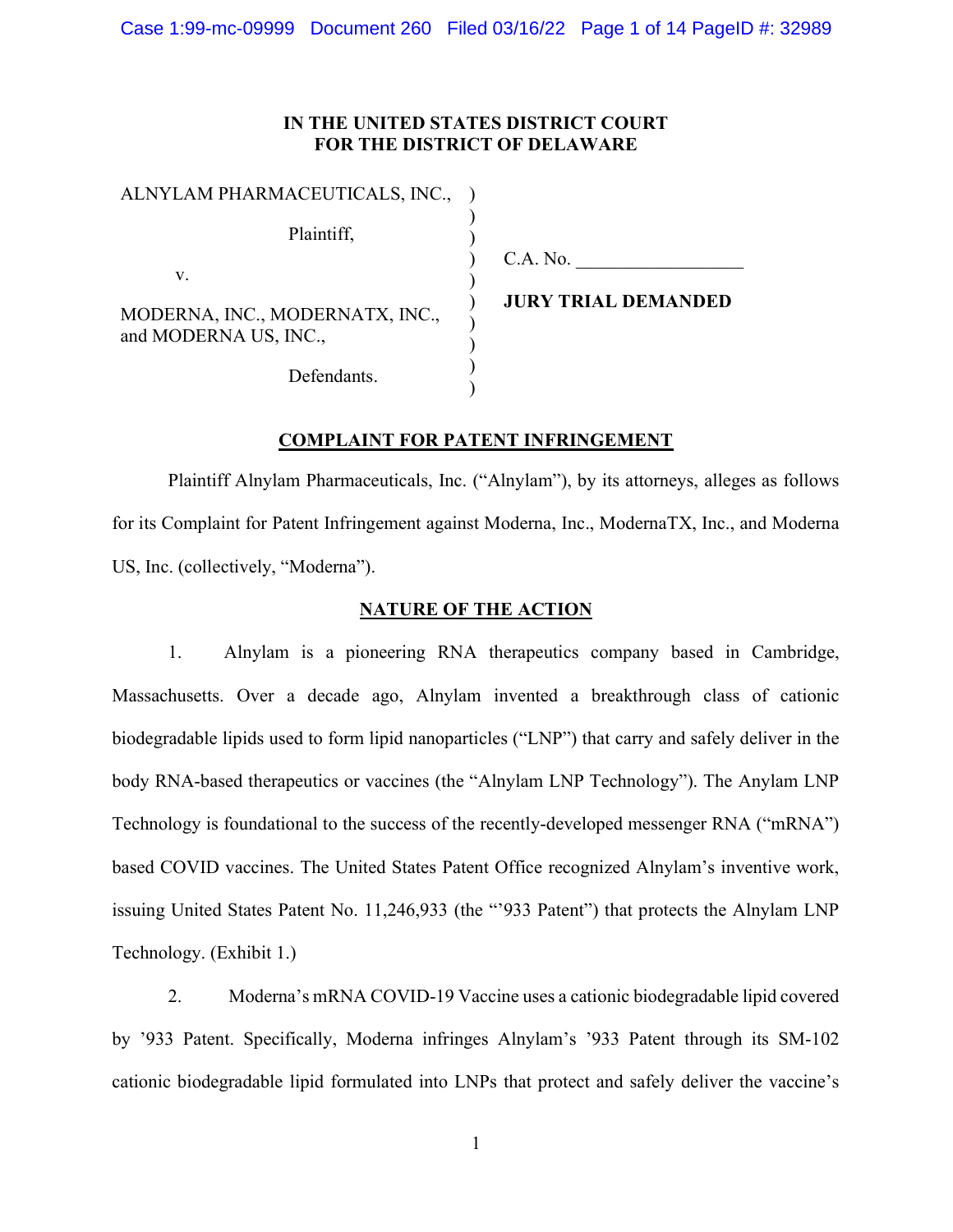#### Case 1:99-mc-09999 Document 260 Filed 03/16/22 Page 2 of 14 PageID #: 32990

mRNA. Moderna executives have described the infringing SM-102 biodegradable lipid as the "unsung hero" of its COVID-19 Vaccine.

3. Moderna has been aware of the Alnylam LNP Technology since at least early 2014, when Alnylam and Moderna entered into a business discussion regarding a license to Alnylam technology including the Alnylam LNP Technology. Alnylam brings this action to recover monetary compensation for Moderna's unlicensed use of Alnylam's '933 Patent. Alnylam does not seek injunctive relief under 35 U.S.C. § 283 against such use.

### THE PARTIES

4. Plaintiff Alnylam is a corporation organized under the laws of the State of Delaware with a principal place of business at 675 West Kendall Street, Henri A. Termeer Square, Cambridge, Massachusetts 02142. Founded in 2002, Alnylam is a groundbreaking life science company that has worked to harness the potential of RNA interference ("RNAi") therapeutics to transform the lives of people living with diseases that have limited or inadequate treatment options. Utilizing an earlier version of in licensed LNP Technology, in 2018 Alnylam delivered the world's first approved RNAi therapeutic, ONPATTRO® (patisiran). ONPATTRO® is currently approved for the treatment of polyneuropathy caused by an illness called hereditary ATTR (hATTR) amyloidosis. Alnylam has developed an additional delivery modality distinct from the LNP Technology, termed GalNAc Delivery, which is utilized in three marketed products, GIVLAARI® (givosiran), approved in 2019, and OXLUMO® (lumasiran), approved in 2020, both marketed by Alnylam and LEQVIO®(inclisiran), approved in 2021, developed initially by Alnylam and licensed to Novartis.

5. Alnylam has a long history of licensing or offering to license to third parties its intellectual property, including the Alnylam LNP Technology and the GalNAc Technology.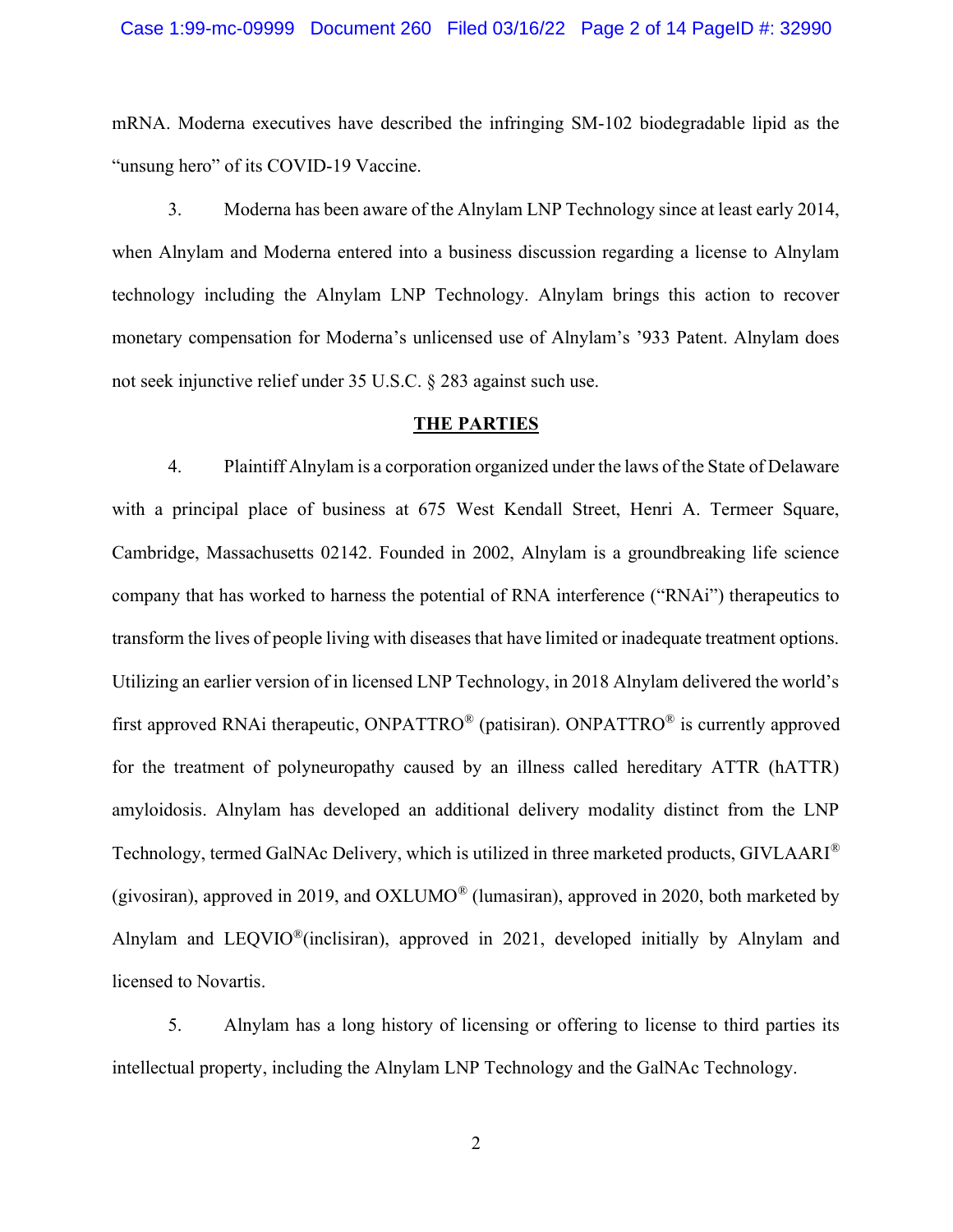#### Case 1:99-mc-09999 Document 260 Filed 03/16/22 Page 3 of 14 PageID #: 32991

6. Upon information and belief, Defendant Moderna, Inc. is a company organized under the laws of the State of Delaware with a principal place of business at 200 Technology Square, Cambridge, Massachusetts 02139. Upon information and belief, Defendant Moderna, Inc. was previously known as Moderna Therapeutics, Inc. Upon information and belief, Defendant Moderna, Inc., is the parent company of the other Defendants and recognizes the revenue from sales of Moderna's COVID-19 vaccine. (Exhibit 3 at 98-100.)

7. Upon information and belief, Defendant ModernaTX, Inc. is a company organized under the laws of the State of Delaware with a principal place of business at 200 Technology Square, Cambridge, Massachusetts 02139. Upon information and belief, Defendant ModernaTX, Inc. is a wholly owned subsidiary of Defendant Moderna, Inc. The FDA granted the Biologic License Approval ("BLA") for SPIKEVAX<sup>®1</sup> to Defendant ModernaTX, Inc. (Exhibit 4 at 3). Defendant ModernaTX, Inc. is listed as the entity to contact in the prescribing information for SPIKEVAX<sup>®</sup>. (Exhibit 5 at 1.) According to the prescribing information, SPIKEVAX<sup>®</sup> is a trademark of Defendant ModernaTX, Inc. (Id. at 17).

8. Upon information and belief, Defendant Moderna US, Inc. is a company organized under the laws of the State of Delaware with a principal place of business at 200 Technology Square, Cambridge, Massachusetts 02139. Upon information and belief, Defendant Moderna US, Inc. is a wholly-owned subsidiary of Defendant Moderna, Inc. Defendant Moderna US, Inc. is listed in the prescribing information as the entity manufacturing SPIKEVAX<sup>®</sup>. (Exhibit 5 at 17.)

9. On information and belief, Defendants Moderna Inc., ModernaTX, and Moderna US, Inc. are agents of each other and/or work in concert with each other with respect to the

<sup>&</sup>lt;sup>1</sup> Moderna's mRNA COVID-19 Vaccine is approved under the tradename SPIKEVAX<sup>®</sup>.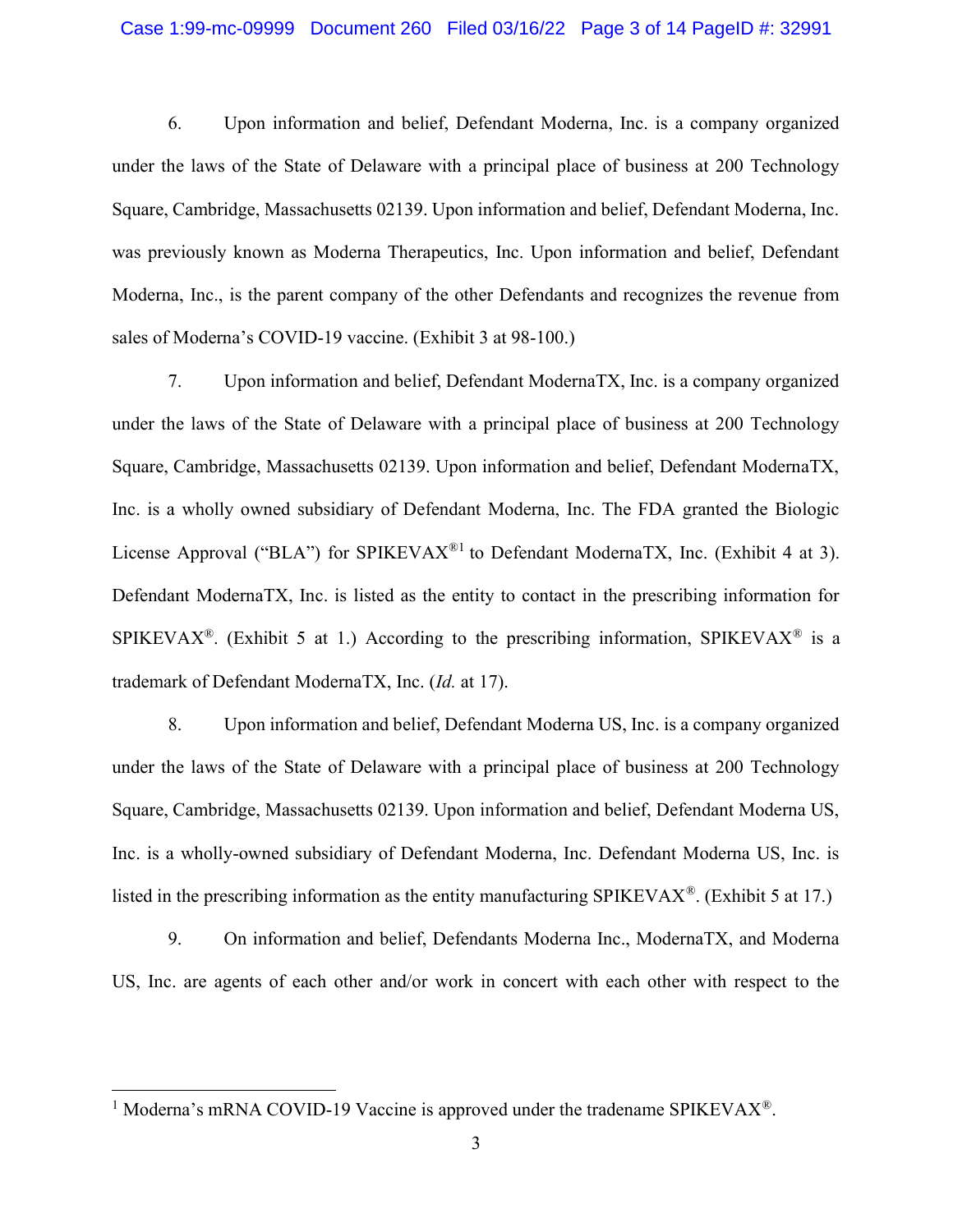#### Case 1:99-mc-09999 Document 260 Filed 03/16/22 Page 4 of 14 PageID #: 32992

development, regulatory approval, marketing, manufacturing, sales, offers for sale, and distribution of Moderna's COVID-19 Vaccine.

### JURISDICTION AND VENUE

10. This is an action for patent infringement arising under the patent laws of the United States, 35 U.S.C. § 1, et seq.

11. This Court has jurisdiction under 28 U.S.C. §§ 1331 and 1338(a) because this is a civil action arising under the Patent Act.

12. This Court has personal jurisdiction over Defendant Moderna, Inc., Defendant ModernaTX, Inc., and Defendant Moderna US, Inc. because all three are Delaware corporations.

13. This Court also has jurisdiction over Defendant Moderna, Inc. because, upon information and belief, it directly or indirectly makes, uses, offers for sale, and/or sells its COVID-19 Vaccine, made using SM-102, throughout the United States, including in this judicial district.

14. This Court also has jurisdiction over Defendant ModernaTX, Inc. because, upon information and belief, it directly or indirectly makes, uses, offers for sale, and/or sells its COVID-19 Vaccine, made using SM-102, throughout the United States, including in this judicial district.

15. This Court also has jurisdiction over Defendant Moderna US, Inc. because, upon information and belief, it directly or indirectly makes, uses, offers for sale, and/or sells its COVID-19 Vaccine, made using SM-102, throughout the United States, including in this judicial district.

16. Venue is proper in this Court under 28 U.S.C. § 1400(b) because Defendant Moderna, Inc., Defendant ModernaTX, Inc., and Defendant Moderna US, Inc. are Delaware corporations.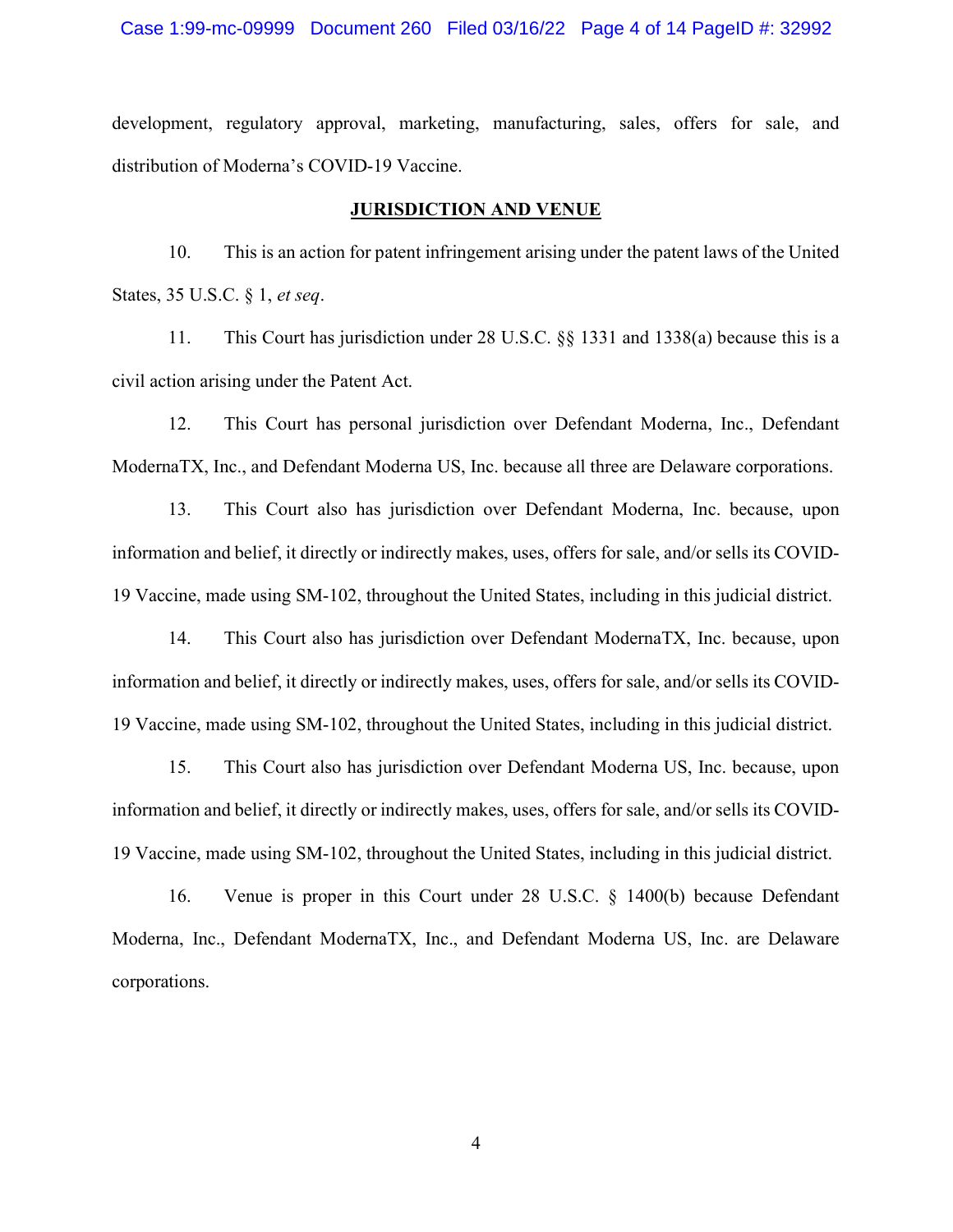## **BACKGROUND**

## A. RNA THERAPEUTICS

17. The promise of RNA-based therapeutics (including RNAi and mRNA) has long been known, but scientists have struggled for decades to translate the promise into successful human therapeutics. The main challenge scientists around the world struggled with was how to deliver the fragile, negatively charged RNA into the body's cells in a safe, effective, and non-toxic way. (Exhibit 15 at 1-2.)

18. One approach was to develop a lipid<sup>2</sup> system for use with RNA-based therapeutics. These lipids would form a nanoparticle, called a Lipid Nanoparticle or LNP. The LNPs would encapsulate and protect the fragile RNA upon administration to the body so the RNA could be delivered to the cells where the RNA would provide its therapeutic effect. Because the RNA is negatively charged, the lipids had to be positively charged (cationic) to create the protective bubble around the RNA. Cationic lipids do not exist in nature, and therefore had to be synthesized. There were toxicity issues with early attempts to use them in therapeutics due to the high dose of LNP needed to be effective.

19. To harness the full promise and power of LNPs to deliver revolutionary RNA therapies, scientists needed to develop a more potent LNP system that could safely and effectively deliver the RNA to the target cells, and then be metabolized and eliminated from the body.

20. Alnylam overcame some of the issues associated with earlier versions of LNP using an in-licensed LNP system containing the cationic lipid compound known as MC3, a highly potent molecule. With MC3, Alnylam developed ONPATTRO®. MC3, while safe and effective, is more stable in the body and thus has a relatively long half-life. Alnylam recognized the need for further

 $2$  A lipid is a molecule that is minimally soluble in water while soluble in nonpolar solvents. Examples include macro biomolecules such as fats, oils, certain vitamins, and hormones.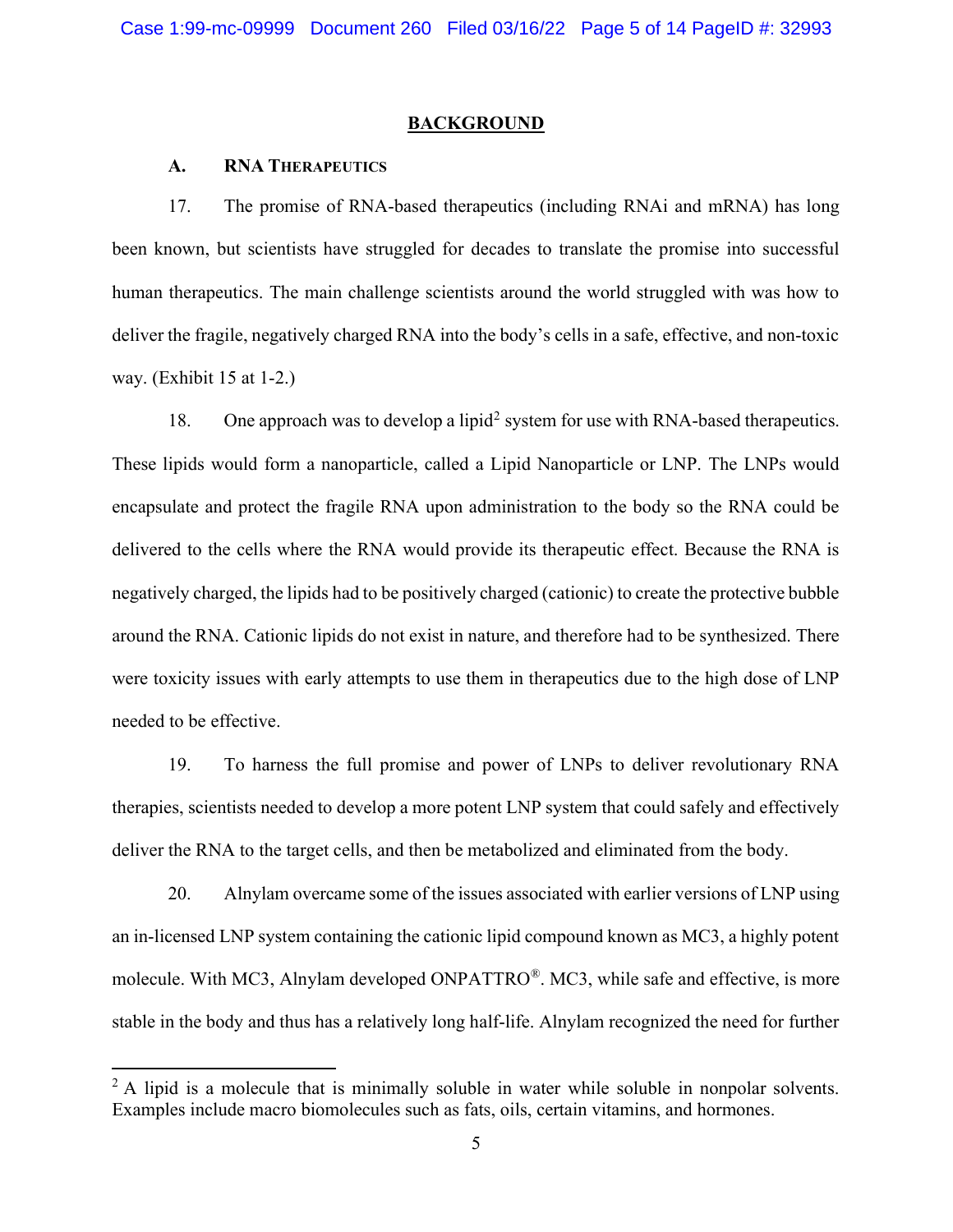#### Case 1:99-mc-09999 Document 260 Filed 03/16/22 Page 6 of 14 PageID #: 32994

improvements in LNP technology and internally embarked on a research program to develop a new class of lipids with improved properties.

# B. ALNYLAM'S BREAKTHROUGH BIODEGRADABLE LNP TECHNOLOGY FOR DELIVERY OF RNA TO CELLS

21. Over a decade ago, Alnylam scientists solved these pressing issues by inventing a new class of non-natural LNPs comprising a cationic lipid with biodegradable groups (i.e., the Alnylam LNP Technology). LNPs with these biodegradable groups protect the RNA until delivery to inside the cell, and then are metabolized and eliminated from the body ensuring no dose-limiting toxicity. Alnylam's seminal work to create these novel biodegradable LNPs has been employed in potential RNA therapeutics in development and now mRNA-based vaccines.

## C. THE PATENT-IN-SUIT

22. Alnylam filed a series of provisional and utility patent applications on its novel cationic biodegradable lipids. Utility applications disclosing these novel cationic biodegradable lipids published on February 2, 2012 and August 1, 2013. Twenty-two patents world-wide have issued to Alnylam based on these groundbreaking inventions described in its provisional and utility patent applications.

23. On February 15, 2022, The United States Patent & Trademark Office issued the '933 Patent, entitled "Biodegradable Lipids for the Delivery of Active Agents." The '933 Patent issued to Alnylam as assignee of the named inventors Martin Maier, Muthusamy Jayaraman, Akin Akinc, Shigeo Matsuda, Pachamuthu Kandasamy, Kallanthottathil G. Rajeev, and Muthiah Manoharan.

24. The '933 Patent claims a class of cationic biodegradable lipids that can be used in the formation of LNPs for the delivery of an active agent, including mRNA. Each cationic lipid contains one or more biodegradable group.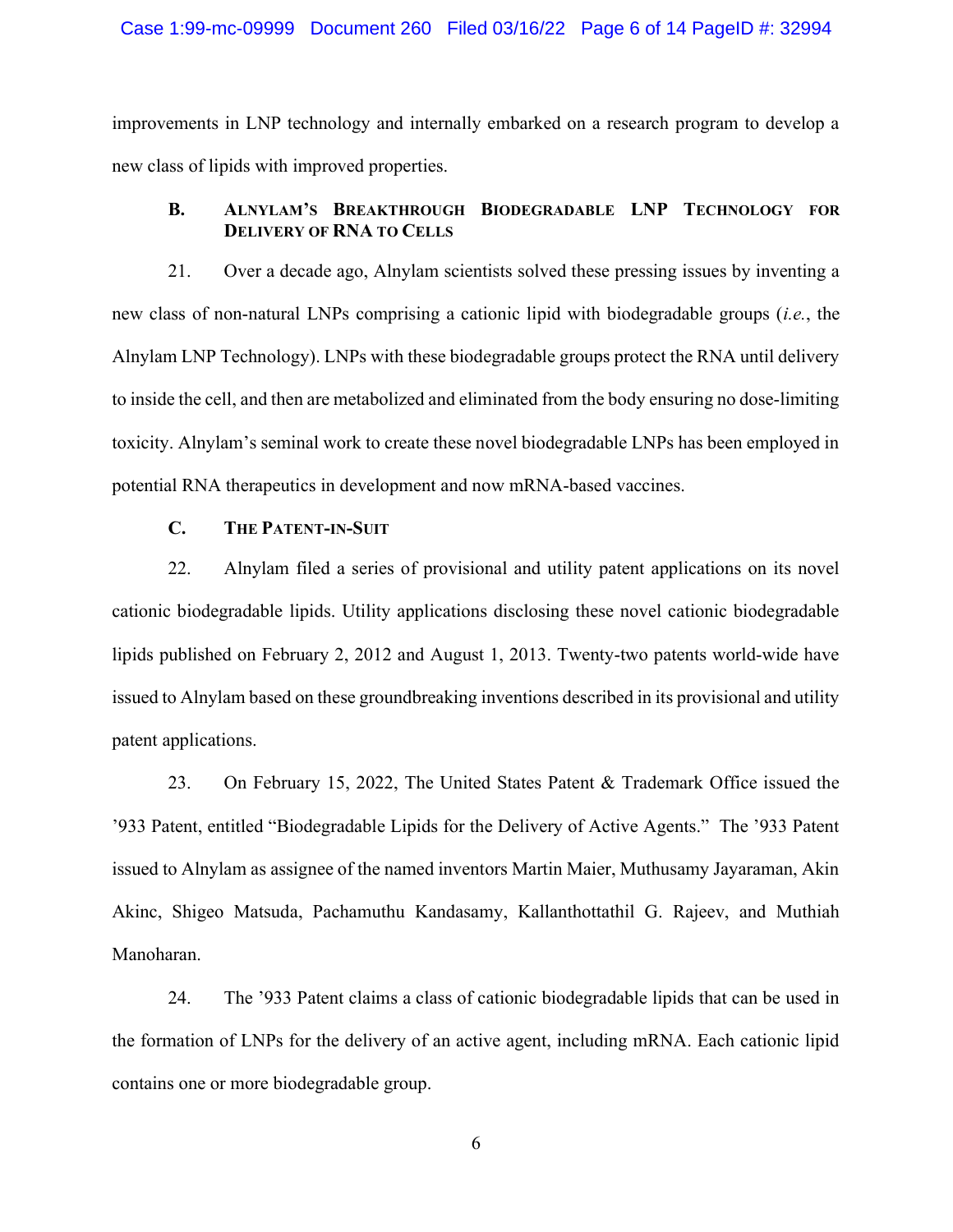25. Independent claim 18 of the '933 Patent is representative and recites:

A cationic lipid comprising a primary group and two biodegradable hydrophobic tails, wherein

the primary group comprises (i) a head group that optionally comprises a primary, secondary, or tertiary amine, and (ii) a central moiety to which the head group and the two biodegradable hydrophobic tails are directly bonded;

the central moiety is a central carbon or nitrogen atom;

each biodegradable hydrophobic tail independently has the formula - (hydrophobic chain)(biodegradable group )-(hydrophobic chain), wherein the biodegradable group is  $-OC(O)$ - or  $-C(O)O$ -;

for at least one biodegradable hydrophobic tail, the terminal hydrophobic chain in the biodegradable hydrophobic tail is a branched alkyl, where the branching occurs at the  $\alpha$ -position relative to the biodegradable group and the biodegradable hydrophobic tail has the formula - $R^{12}$ - $M^1$ - $R^{13}$ , where  $R^{12}$  is a C<sub>4</sub>-C<sub>14</sub> alkylene or C<sub>4</sub>-C<sub>14</sub> alkenylene, M<sup>1</sup> is the biodegradable group, R<sup>13</sup> is a branched  $C_{10}$ -C<sub>20</sub> alkyl, and the total carbon atom content of the tail -R<sup>12</sup>-M<sup>1</sup>-R<sup>13</sup> is 21 to 26;

in at least one hydrophobic tail, the biodegradable group is separated from a terminus of the hydrophobic tail by from 6 to 12 carbon atoms; and

the lipid has a pKa in the range of about 4 to about 11 and a logP of at least 10.1.

(Exhibit 1 at 538:13-38.)

26. The '933 Patent has been owned by Alnylam at all times, is fully maintained, and is valid and enforceable.

## D. ALNYLAM PRESENTED CONFIDENTIAL INFORMATION REGARDING ITS PATENTED LNP TECHNOLOGY TO MODERNA IN 2014

27. In late-2013 or 2014, Alnylam and Moderna began discussions about a potential license to some of Alnylam's intellectual property along with a potential business relationship or a collaboration. Among the Alnylam intellectual property under consideration for license were the pending LNP Technology patent applications and all patents that would issue from such applications. On February 7, 2014, Moderna and Alnylam entered into a Mutual Confidentiality Agreement (the "Agreement"), allowing Alnylam and Moderna to share confidential information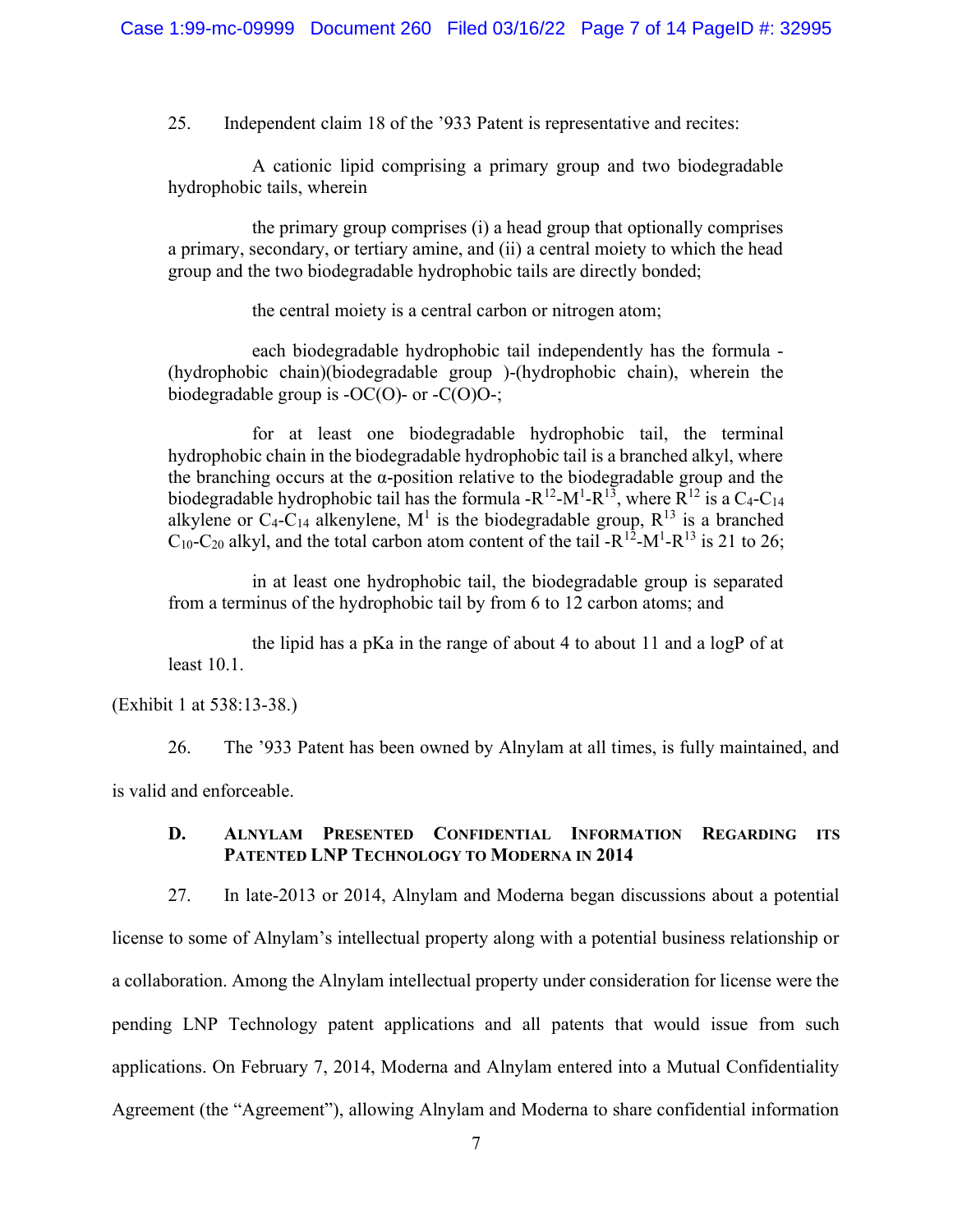#### Case 1:99-mc-09999 Document 260 Filed 03/16/22 Page 8 of 14 PageID #: 32996

"for the purpose of enabling the other party to evaluate the feasibility or desirability of such business or research relationship." (Exhibit 6, § 1.) The Agreement stated that recipients of confidential information "shall not use or exploit such Confidential Information for its own benefit or the benefit of another without the prior written consent of the Disclosing Party." (Id. § 3.)

28. Pursuant to this Agreement, on or about April 28, 2014, Alnylam met with Moderna to disclose and discuss the Alnylam LNP Technology. Attendees from Moderna included Stephen Hoge (then Senior VP of Corporate Development), Said Francis (then Director of Business Development), Matt Stanton (then VP of Chemistry), and Örn Almarsson (then Senior VP of Formulation and Delivery Technology).

29. In the April 28, 2014 meeting, Alnylam presented a detailed PowerPoint disclosing Alnylam's LNP Technology and how those LNPs could be used for developing RNA-based pharmaceuticals. Alnylam further disclosed valuable rodent and non-human primate pharmacology experiments that showed superior in vivo elimination of its biodegradable LNPs, while also showing superior potency.

30. The discussions between Moderna and Alnylam continued through at least September 30, 2014. The discussions ended without Moderna agreeing to take a license to Alnylam's patents, patent applications, or trade secrets embodied in the Confidential Information on the Alnylam LNP Technology.

31. Upon information and belief, as of 2014, Moderna did not possess a cationic lipid with biodegradable groups sufficient to form a LNP with desirable properties to deliver RNA materials for use in therapeutics and vaccines. Upon information and belief, Moderna did not make the infringing SM-102 – a cationic lipid with biodegradable groups that uses the Alnylam LNP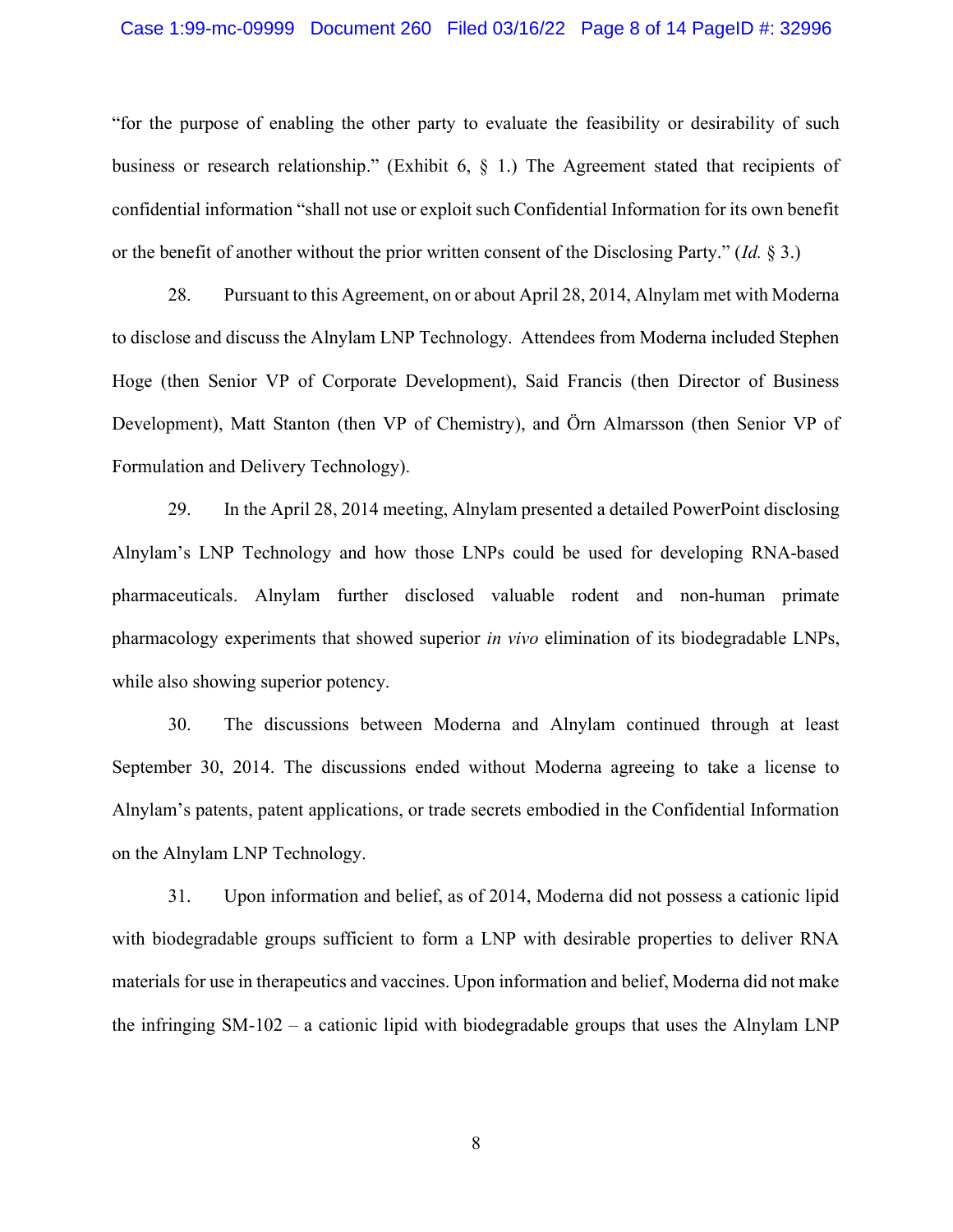## Case 1:99-mc-09999 Document 260 Filed 03/16/22 Page 9 of 14 PageID #: 32997

Technology – until sometime in 2015 for use in non-COVID vaccines Moderna was developing. (See Exhibit 7 at 8.)

## E. MODERNA'S COVID-19 VACCINE

32. Upon information and belief, in either December 2019 or January 2020, Moderna began work on developing and formulating a vaccine for the prevention of the novel coronavirus (SARS-CoV-2). Despite lacking a license to the Alnylam LNP Technology, as part of that development and formulation, Moderna used its infringing LNP containing SM-102 to formulate and develop its COVID-19 Vaccine.

33. Upon information and belief, Moderna, working in conjunction with researchers from the NIH, finalized the mRNA sequence on January 13, 2020, for use as a potential vaccine against SARS-CoV-2. (See Exhibit 9 at 3.)

34. Upon information and belief, the first clinical batch of Modena's vaccine candidate incorporating the SM-102 lipid was completed on February 7, 2020. The first patient in Moderna's Phase 1 clinical study received a dose on March 16, 2020. (See Exhibit 10 at 1.)

35. Upon information and belief, Moderna filed its IND for its COVID-19 vaccine candidate comprising SM-102 on April 27, 2020. (See Exhibit 10 at 1.) On May 12, 2020, the FDA granted Fast Track status to Moderna's vaccine candidate. (See Exhibit 11 at 1.)

36. On November 30, 2020, Moderna announced the results of its Phase 3 trial of its vaccine candidate comprising SM-102. (See Exhibit 12 at 1.) It announced on the same day that it would submit its Emergency Use Authorization to the FDA. (See id.)

37. On December 18, 2020, the FDA granted an Emergency Use Authorization to Moderna's COVID-19 Vaccine comprising SM-102, under the tradename "Moderna COVID-19 Vaccine," allowing commercial sales of its Covid-19 vaccine to commence. (See Exhibit 13 at 1.)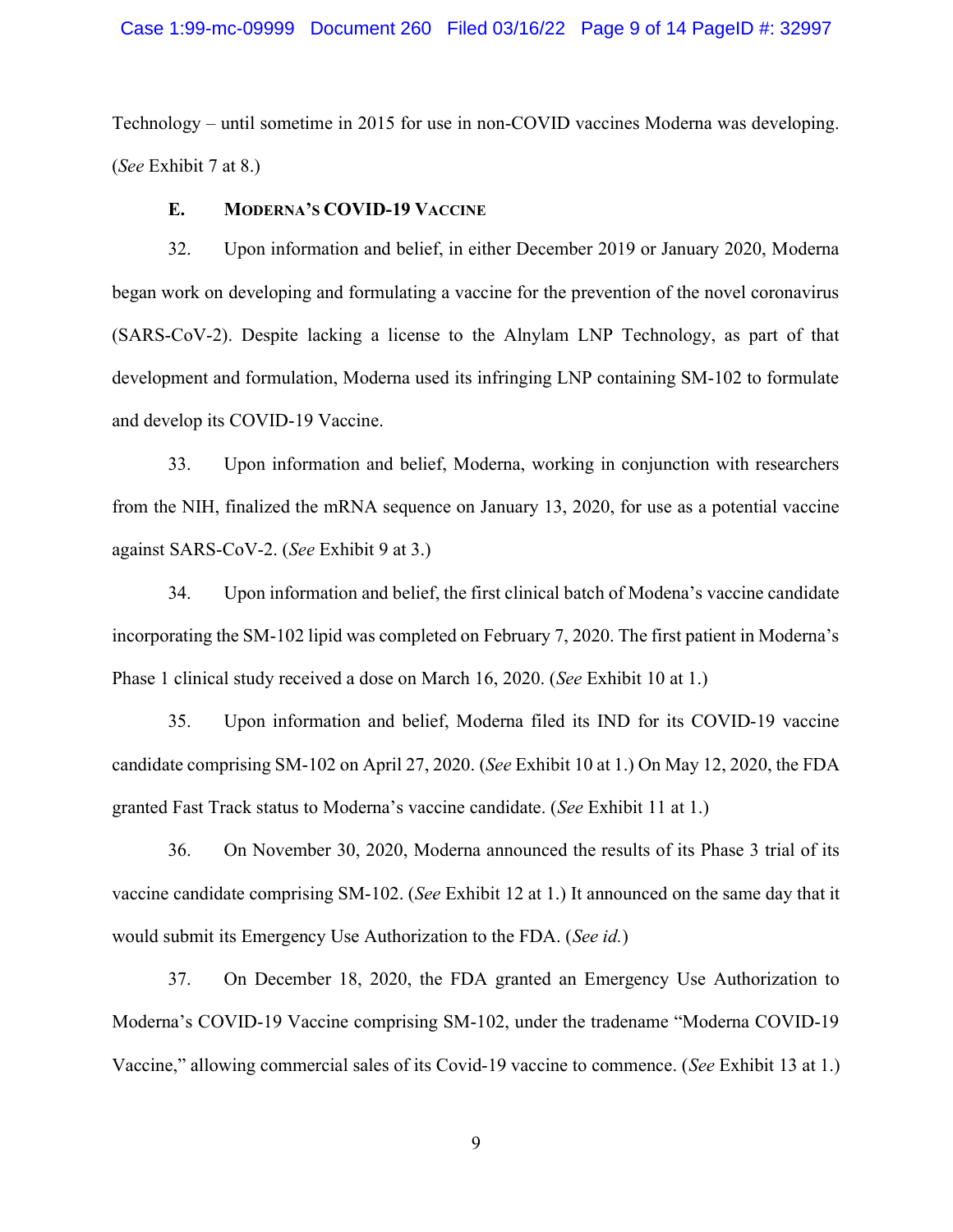Case 1:99-mc-09999 Document 260 Filed 03/16/22 Page 10 of 14 PageID #: 32998

38. On January 31, 2022, Moderna announced that it received FDA approval for its COVID-19 Vaccine, under the tradename SPIKEVAX®. (See Exhibit 14 at 1).

39. On February 25, 2022, Moderna stated that it recognized \$17.7 billion dollars in revenue in 2021 from sales of 807 million doses of its COVID-19 Vaccine. (Exhibit 3 at 100.)

# F. ALNYLAM'S PATENTED LNP TECHNOLOGY IS ESSENTIAL TO MODERNA'S COVID-19 VACCINE

40. The patented Alnylam LNP Technology is essential to Moderna's COVID-19 Vaccine's efficacy and safety. The Vaccine's mRNA is very delicate and subject to rapid degradation by various enzymes upon administration. (See Exhibit 15 at 2.) The large, negatively charged mRNA strands also struggle to pass through the protective lipid membranes of cells. (Id.) Thus, to be effective, the mRNA strands need a delivery mechanism that can ensure that the mRNA strands are not degraded before delivery to the cell and can penetrate the cell. In addition, the LNP needs to be biodegradable, i.e., such that the LNPs are metabolized and eliminated after successful mRNA delivery to the cells, so as to enhance safety.

41. Moderna turned to its SM-102 lipid to meet these requirements for its COVID-19 Vaccine. Moderna publicly recognized the central role biodegradable lipids in the LNPs play in the efficacy and safety of Moderna's COVID-19 vaccine. For example, Giuseppe Ciaramella, who was head of infectious diseases at Moderna from 2014 to 2018, has said that LNP technology "is the unsung hero of the whole thing." (See Exhibit 15 at 2.) Ciaramella credits the use of ester linkages to make the lipids more biodegradable to the success of Moderna's LNPs. (Id. at 6.) Those biodegradable properties and ester linkages employ the patented Alnylam LNP Technology.

42. On July 21, 2020, Dr. Stephen Hoge, the President of Moderna, Inc., testified before the House Energy and Commerce Committee, Subcommittee on Oversight and Investigations about Moderna's COVID-19 Vaccine. In his testimony, he touted that "Moderna has developed a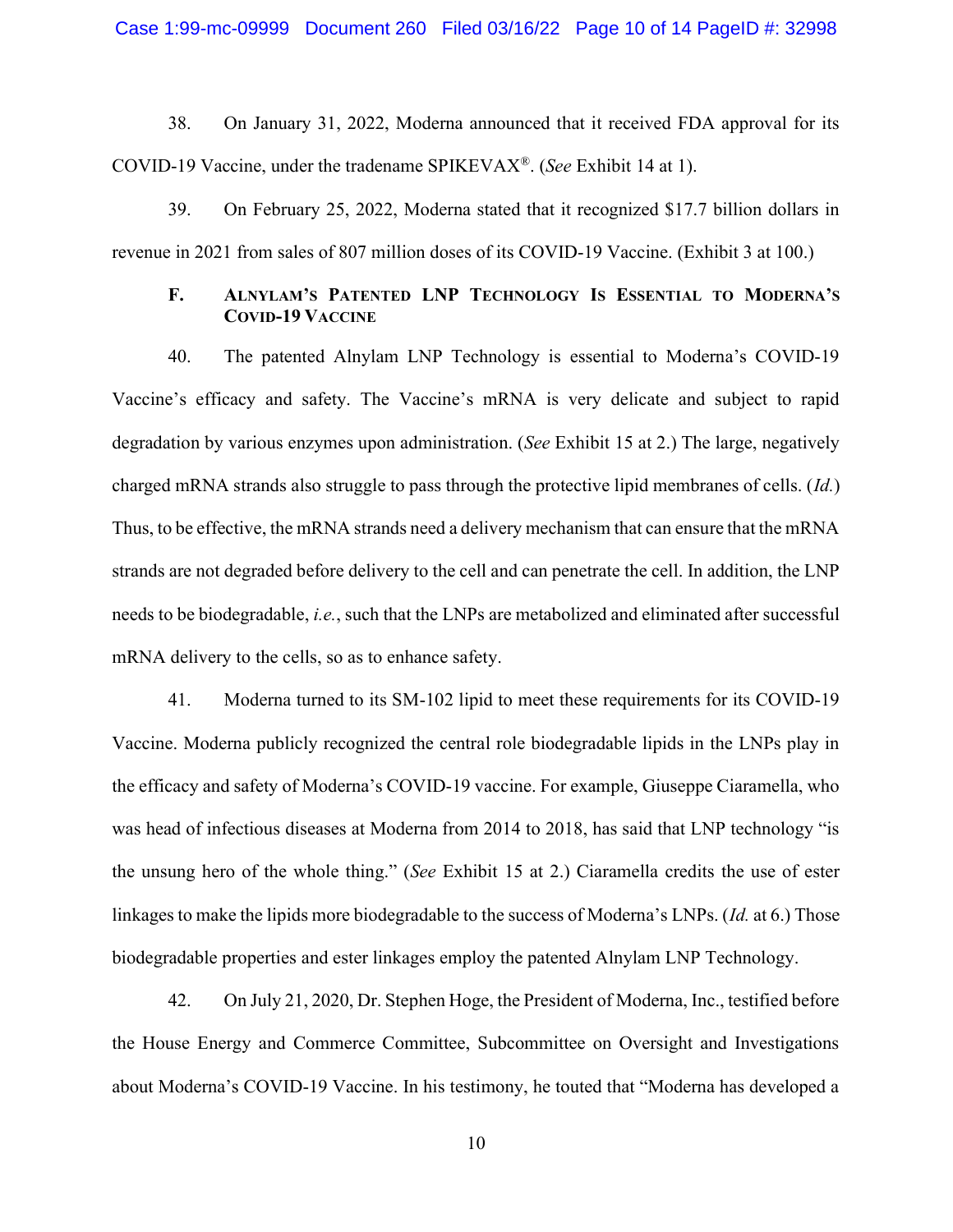### Case 1:99-mc-09999 Document 260 Filed 03/16/22 Page 11 of 14 PageID #: 32999

proprietary lipid-nanoparticle-delivery system that enhances safety and tolerability." (See Exhibit 16 at 4.) Moderna's "proprietary lipid-nanoparticle-delivery system" relies on the patented Alnylam LNP Technology.

43. On February 24, 2021, Stéphan Bancel, Moderna, Inc.'s CEO, publicly stated that its lipid system "is biodegradable, so it's a big competitive advantage for us." (See Exhibit 17 at 5.) The biodegradability of Moderna's lipid system employs the patented Alnylam LNP Technology.

## MODERNA'S INFRINGING ACTIVITIES

44. On information and belief, Moderna and/or its end users employ in its COVID-19 Vaccine SM-102, which meets every limitation of at least claims 18, 20-22, and 24-27 of the '933 Patent, in its COVID-19 Vaccine.

45. The prescribing information, dated January 28, 2022, states that Moderna's Covid-19 Vaccine contains SM-102. (Exhibit 5 at 11.)

46. Upon information and belief, and as described in publications, SM-102 is 9 heptadecanyl 8-{(2-hydroxyethyl)[6-oxo-6-(undecyloxy)hexyl]amino}octanoate and has the chemical structure:



(See Exhibit 8 at 3, 8.)

47. Upon information and belief, every dose of Moderna's COVID-19 Vaccine that it made, offered for sale, or sold contains SM-102, and will continue to do so.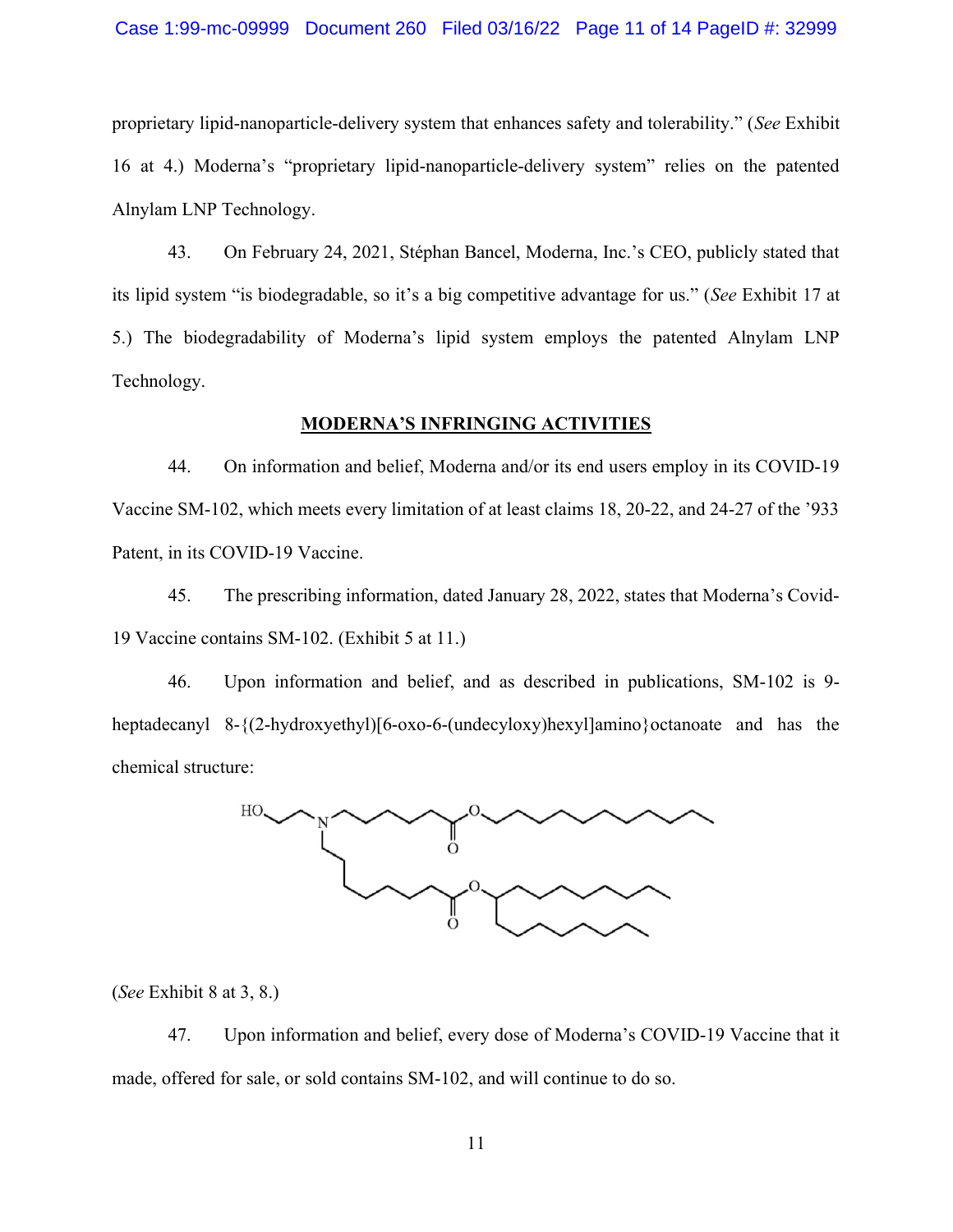48. Attached as Exhibit 2 is a preliminary claim chart describing Moderna's infringement of claims 18, 20-22, and 24-27 of the '933 Patent. Exhibits 5, 8, 18, and 19 are supporting documents for the chart. The claim chart is not intended to limit Alnylam's right to modify the chart or allege that other activities of Moderna infringe the identified claim or any other claims of the '933 Patent or any other patents.

49. Moderna has known of the '933 Patent since at least as early as February 15, 2022, when the '933 Patent issued.

# FIRST CAUSE OF ACTION (Infringement of the '933 Patent)

50. Alnylam realleges and incorporates by reference the allegations contained in the foregoing paragraphs.

51. On information and belief, Moderna has infringed and will continue to infringe at least one claim of the '933 Patent, pursuant to 35 U.S.C. § 271(a), literally or under the doctrine of equivalents, by making, using, selling, offering to sell or importing its COVID-19 Vaccine containing SM-102 within the United States and without authority.

52. Defendants Moderna, Inc., ModernaTX, Inc., and Moderna US, Inc. without authority have infringed and will continue to infringe at least one of the asserted claims of the '933 Patent pursuant to 35 U.S.C. § 271(b) by actively inducing the manufacturing, using, selling, or offering for sale within the United States or importing into the United States Moderna's COVID-19 Vaccine containing SM-102. Each of Defendant Moderna, Inc., ModernaTX, Inc., and Moderna US, Inc. intends that the others make, use, sell, offer to sell, distribute, export, and/or import Moderna's COVID-19 Vaccine and/or its components comprising the infringing SM-102 biodegradable lipid with the knowledge and specific intent that the others will directly infringe Alnylam's '933 Patent. Defendants Moderna, Inc., ModernaTX, Inc., and Moderna US, Inc.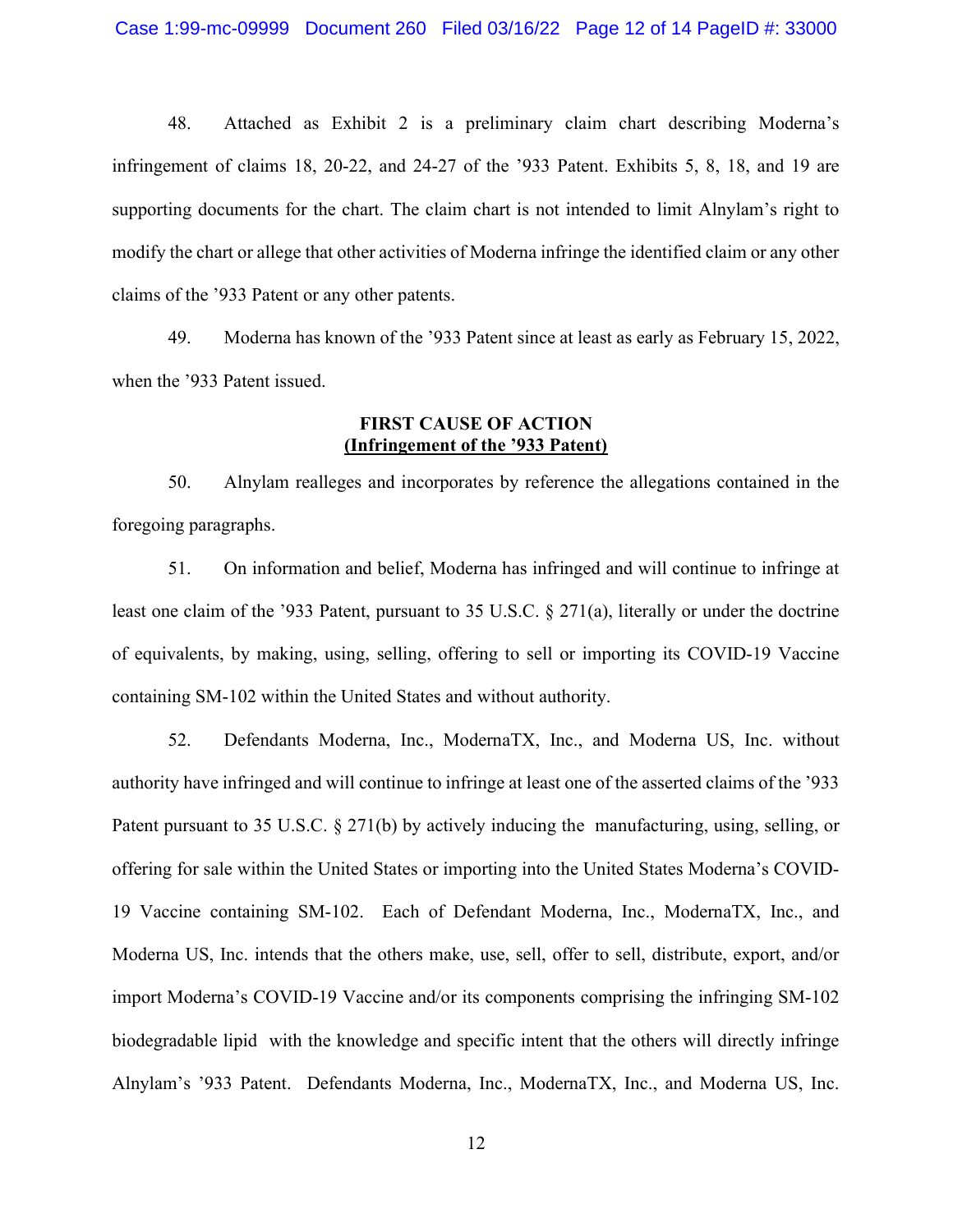### Case 1:99-mc-09999 Document 260 Filed 03/16/22 Page 13 of 14 PageID #: 33001

further intend that each end user, distributor, importer and/or exporter make, use, sell, offer to sell, distribute, export, and/or import Moderna's COVID-19 Vaccine and/or its components comprising the infringing SM-102 biodegradable lipid with the knowledge and specific intent that such end user, distributor, importer, and/or exporter end-users directly infringe Alnylam's '933 Patent.

53. Moderna's infringement has damaged and will continue to damage Alnylam, which is entitled to recover the damages resulting from Moderna's wrongful acts in an amount to be determined at trial, and in any event no less than a reasonable royalty.

## PRAYER FOR RELIEF

 WHEREFORE, Alnylam prays for a judgment in its favor and against Moderna and respectfully request the following relief:

A. A judgment that Moderna directly infringes the '933 Patent;

B. A judgment that Moderna induces infringement of the '933 Patent;

C. Damages or other monetary relief, including post-judgment monetary relief and pre- and post-judgment interest;

D. Costs and expenses in this action; and

E. An order awarding Alnylam any such other relief as the Court may deem just and proper under the circumstances, except that Alnylam does not seek any form of injunctive relief.

## **JURY DEMAND**

 Pursuant to Rule 38(b) of the Federal Rules of Civil Procedure, Alnylam hereby demands a jury trial as to all issues so triable.